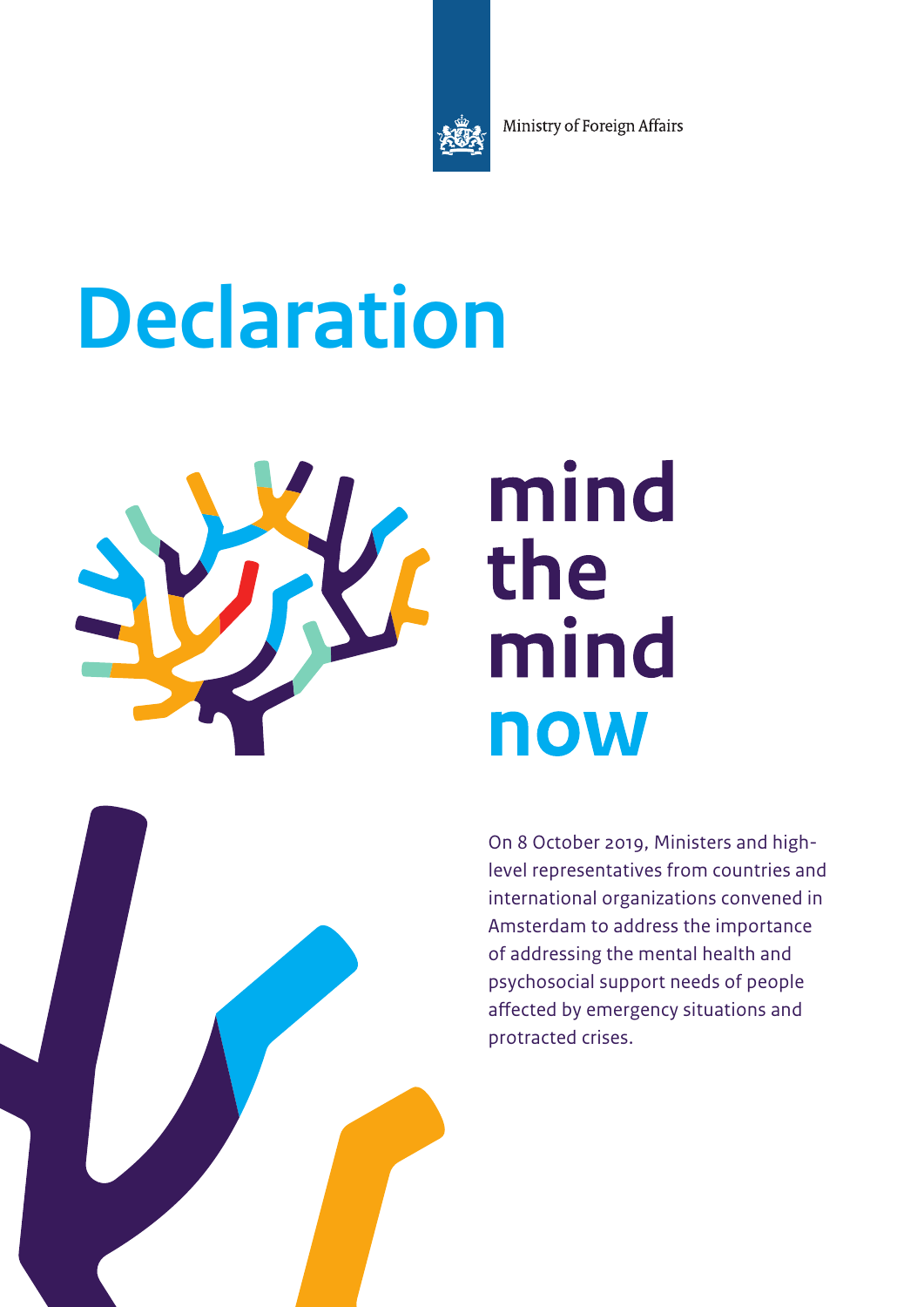High-level participants recall, amongst others, the right to the highest attainable standard of health as part of the *Universal Declaration of Human Rights* of 1948; the *Convention on the Rights of Persons with Disabilities (CRPD)*, which was opened for signature in 2007, and the World Health Organization's *Mental Health Action Plan 2013-2030*, and the inclusion of mental health and well-being in the *Sustainable Development Goals*.

They further recall the Global Ministerial Mental Health Summit of 9 and 10 October 2018 in London and the *Global Declaration on Achieving Equality for Mental Health in the 21st Century*, that was adopted during that Summit. The Declaration underlined the right for everyone to enjoy the highest standard of physical and mental health. The Declaration also marked the commencement of a series of annual Global Ministerial Summits on mental health of which the Amsterdam Conference was the second.

Participants in the Amsterdam Conference stress that armed conflicts, natural disasters and other emergencies take an immense toll on people's mental health and psychosocial wellbeing. It is impossible to quantify the full range of emotional, behavioral and psychosocial impacts of such situations on girls, boys, women and men, across the life course. Nevertheless, best estimates suggest that these experiences more than double the prevalence of depression, anxiety, and other mental health conditions that impair daily functioning.

People with pre-existing mental health conditions and psychosocial disabilities are disproportionately affected in situations of risk and humanitarian emergencies, often experiencing exclusion, human rights violations and facing immense barriers in accessing protection, appropriate care and life-saving interventions. These barriers include physical, attitudinal, cultural, social, structural and financial barriers. They might also be at higher risk for separation from caregivers or family members, as well as targeted violence, exploitation and abuse, including sexual and gender-based violence.

Participants express their strong concern that the vast majority of people in need of adequate mental health and psychosocial support affected by humanitarian crises do not have access to evidence based, quality and human rights based services. Participants note that mental health and psychosocial needs have thus far had low priority on humanitarian agendas at national and international levels and recognized the urgency of addressing these needs in humanitarian action.

Mental health and psychosocial support is essential to restore people's day-to-day functioning on all levels, to help those affected access life-saving services, to support resilience after an emergency and to rebuild peaceful societies. Participants stress that mental health and psychosocial support needs to be given adequate attention in all sectors of humanitarian response with the aim of individual and collective recovery. Affected persons and communities should be enabled to participate in the development and delivery of services for their benefit.

Participants recognize the importance of focusing on wellbeing and reducing stress in order to support peoples' own coping mechanism and resilience. Given the protracted nature of many crises, participants also recognize the need for longerterm MHPSS-approaches, and the importance of development cooperation in this context. The Inter-Agency Standing Committee *Guidelines on Mental Health and Psychosocial Support in Emergency Situations* (2007) as well as the WHO Mental Health Gap Action Plan give guidance on what kind of supports should be made available. Special attention should be paid to peoplewho are vulnerable to violations of their basic human rights in crisis situations.

Participants agree to integrate and seek opportunities to further scale up mental health and psychosocial support in humanitarian responses and recognize the need for evidence and innovation to accelerate responses at all levels of support.

Participants welcome the important work by the Technical Working Groups, consisting of humanitarians, policy makers in international organizations, researchers and scholars, mental health and psychosocial support experts, including people with lived experience. They welcome the recommendations prepared in these documents, as summarized in Annex 1. Participants agree to collectively assess progress on the recommendations by the Technical Working Groups at the next conference.

Participants agree to continue to look for opportunities to draw attention to the mental health and psychosocial needs of people affected by emergencies and, wherever feasible, add these needs to the humanitarian agenda at the national and international level.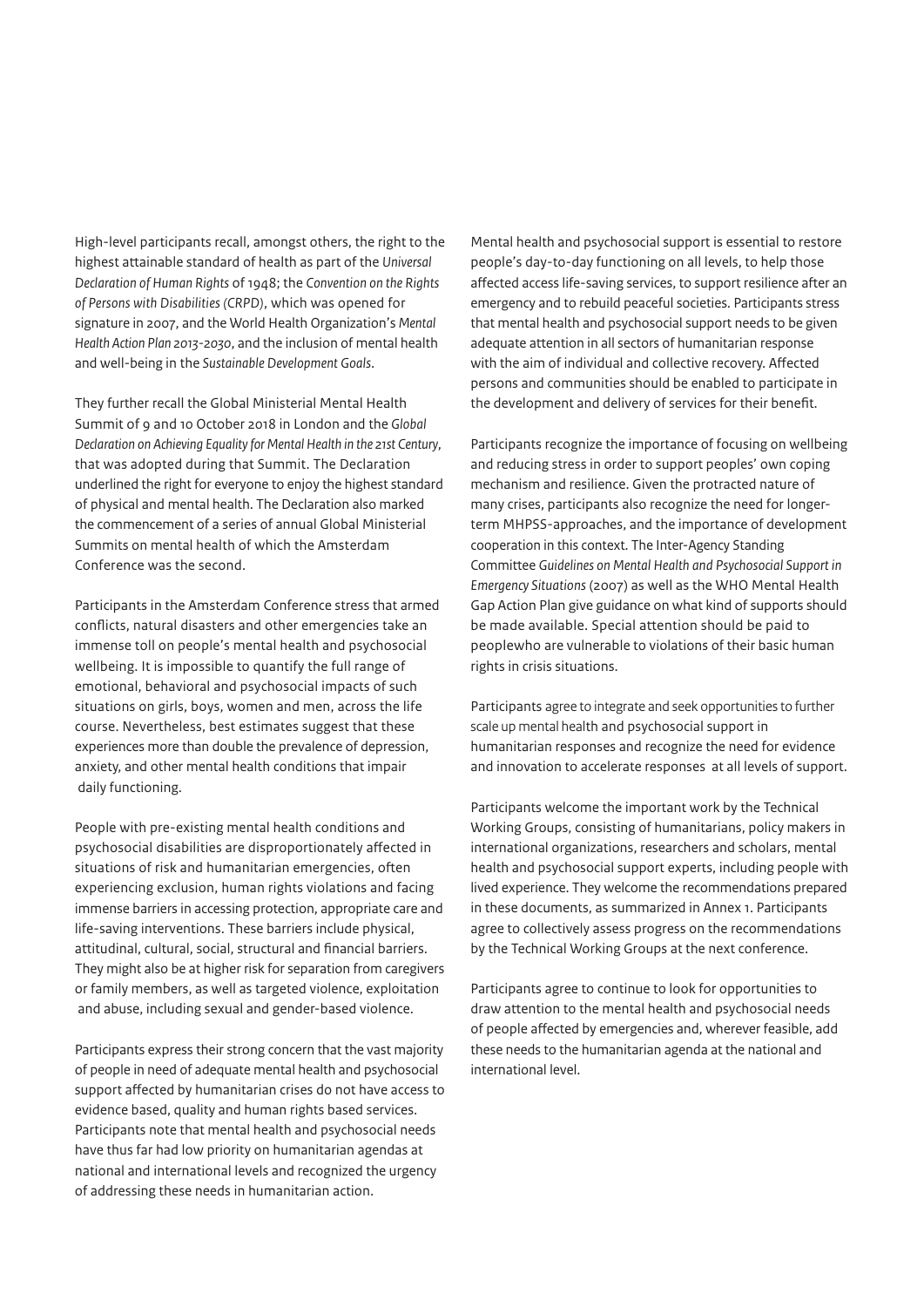# Annex 1 – Recommendations from the Technical Working Groups

# Scaling up of MHPSS during and after emergencies

- 1. Support individuals, families and communities across a continuum of care involving complementary psychosocial and mental health supports.
- 2. Implement mental health and psychosocial support (MHPSS) in crisis situations with a longterm programme vision and capacity building approach, as well as integrate such support into national response systems and plans, and across sectors.

# Mobilizing and supporting displaced and host populations within communities

- 3. Address and assess the mental health and psychosocial support needs of displaced and host communities in humanitarian crises in an inclusive, comprehensive and sustainable way.
- 4. Facilitate and encourage community-based MHPSS in which local actors, including displaced people and members of host communities, are enabled to build their resources and competencies to support the wellbeing of all crisis-affected people.

# A just and inclusive society: supporting societal shifts, addressing stigma and discrimination

- 5. Promote wellbeing and recovery during and after emergencies by shifting to a greater focus on the things that promote mental wellbeing (like security, justice and strong communities), and addressing risk factors for mental ill health (like poverty, unemployment and exposure to violence). Policies and practices to do this must ensure that all groups are equally able to meaningfully participate and access response and recovery activities.
- 6. Strengthen the voice and representation of people with disabilities and other excluded groups so that MHPSS programming addresses their particular needs.

# A just and inclusive society: Addressing Sexual Gender-based Violence

- 7. Ensure that mental health and psychosocial support is integrated into health and community services, not only for victims/survivors of sexual and gender-based violence, but also wider community services.
- 8. Ensure provision of mental health and psychosocial support for female and male victims/survivors of GBV and ensure that these take into account gender vulnerabilities.

#### Children, Adolescents and their families

- 9. Ensure that funding is targeted to MHPSS programmes that incorporate the broader social environment of children, including a focus on care providers, families, schools, community structures, resources, and the local context and environment. Special attention should go to promoting family-centered care that benefits the mental health of parents: focused and tailored MHPSS should be provided to parents/caregivers, particularly mothers, in humanitarian settings that are dealing with an overwhelming amount of additional stress factors, such as having to care for a child under extreme duress and in highly resourcelimited settings.
- 10. Provide multi-year funding that includes evidence-informed capacity development for carers, which includes self-care/staff care mechanisms for carers (including parents, other primary caregivers, teachers and others).
- 11. Use human-centered design approaches: Children and adolescents, caregivers and community members should be effectively and meaningfully engaged in the design and delivery of MHPSS programmes within their contexts to meet their unique needs
- 12. Acknowledge and emphasize early detection and prevention of MHPSS problems occurring in childhood.
- 13. Ensure dedicated proportion of health, education and protection/social services budgets to focus on MHPSS for children of different ages and development stages – with tailored promotion, prevention, treatment approaches from pregnancy to infancy and through to adolescence.
- 14. Prioritize funding to multi-sectoral programming initiatives, ensuring mainstreaming and integration within health, education and protection/social services in particular. Child protection and education services should increasingly be used as entry-points for non-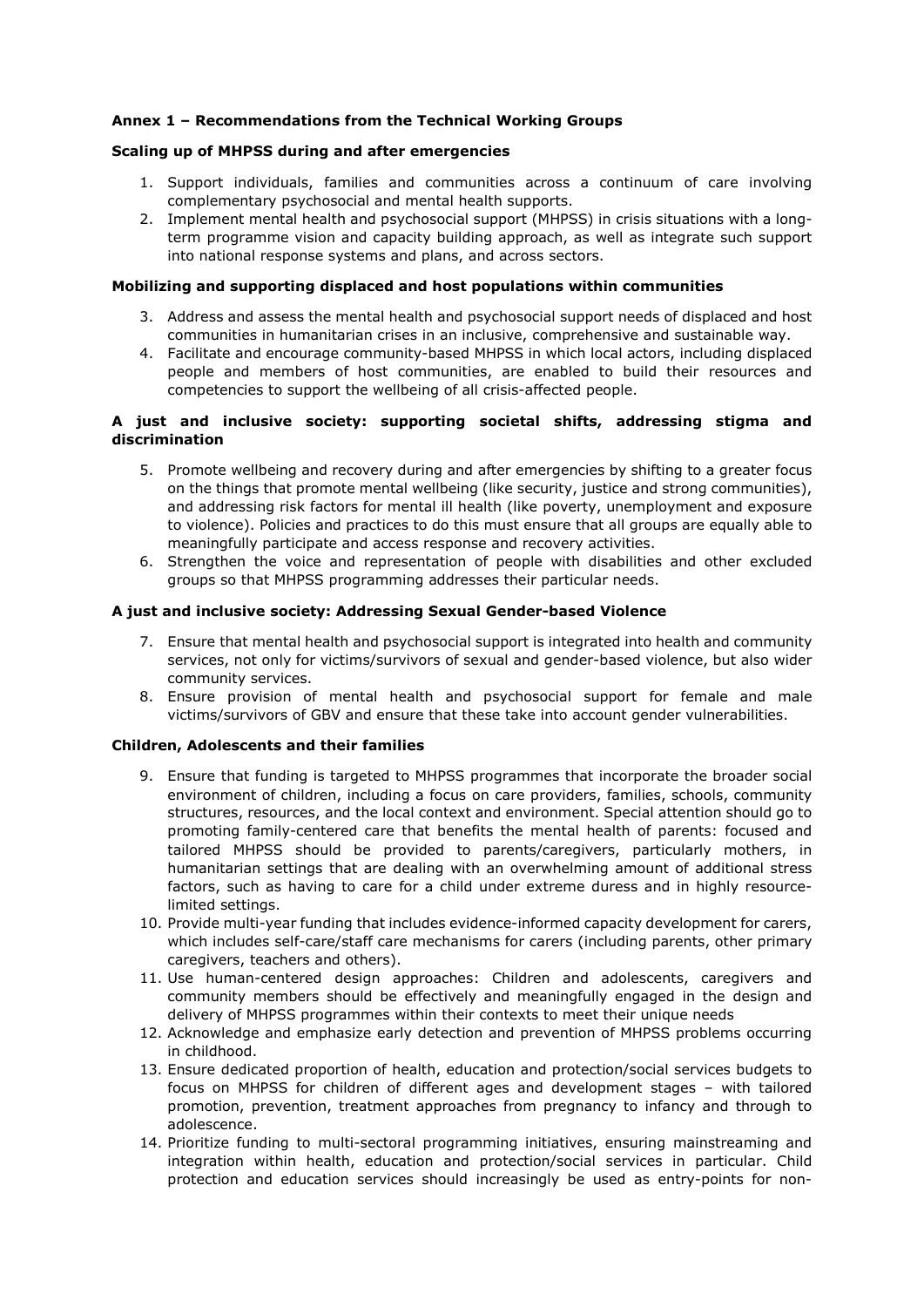specialised MHPSS services for children and adolescents by orienting duty bearers on how to integrate MHPSS into their action plans.

- 15. Ensure that all relevant sectors include MHPSS considerations and commonly agreed indicators in their sectoral plans, programming and routine monitoring.
- 16. Scale-up response strategies combined with a focus on quality of care, by ensuring that the workforce is properly trained and supervised in delivery of evidence-informed approaches and integrated within structures to better reach children, adolescents and families, including through health, education, protection and social services.
- 17. Adhere to an evidence-based approach when working on MHPSS for children and adolescents.
- 18. Focus on establishing and translating evidence based MHPSS interventions for children and adolescents. This includes strategies to overcome barriers to care and support, and strategies towards maintaining quality care at scale.
- 19. Base MHPSS programs on up-to-date information on the vulnerability and resilience of different groups of children, adolescents and their carers for a better understanding of their unique needs for MHPSS and other services.
- 20. Ensure that MHPSS programmes utilize the most effective delivery platforms for children, adolescents and families within communities (e.g. to reach children and adolescents both in and out of school).

# Research and innovation: Adapting to the future of mental health

- 21. Where positive effects of MHPSS programs have been identified, implement these programs and conduct research to improve their design and delivery.
- 22. The development of new interventions for humanitarian settings should consider their implementation in settings of highly constrained resources and damaged health systems.
- 23. MHPSS program design, implementation, and evaluation should be supported by strong relationships between MHPSS practitioners, research scholars, and decision and policy makers working in humanitarian support.

#### Workforce development

24. Ensure a competent MHPSS workforce to deliver quality MHPSS services across the humanitarian development nexus by working with and building local capacity; assuring competency-based training with supervision; and financially supporting the immediate and long term MHPSS workforce needs of programmes.

# Protection and Promotion of Mental health and Wellbeing of Staff and Volunteers in the Face of Trauma, Hostile Environments and Chronic Stress

- 25. Apply systemic approaches that address both routine sources of stress and unexpected stressful situations, while not interfering with the natural recovery processes that most staff and volunteers will experience.
- 26. Equip staff and volunteers with the necessary skills to cope with stressful situations and encourage them to take responsibility towards their own wellbeing and the wellbeing of others.
- 27. Ensure that a mental health professional contacts all surviving staff/volunteers one to three months following a critical incident. The professional should assess how the survivor is feeling and functioning and make referrals for clinical treatment for those with substantial mental health issues, such depression or alcohol use that are not improving over time.
- 28. Ensure that policy makers and donors play a vital and active role in minimizing and addressing the barriers and thus in supporting more efficient, sustainable and higher-quality programmes for staff and volunteers. This role can actively be played out through: 1) advocacy for the inclusion of staff and volunteer mental health and wellbeing programs and initiatives; 2) establishment of funding preconditions that require the inclusion of budget lines and/or activities in projects and programs that promote staff and volunteer mental health and wellbeing; and 3) support for quality research into the effectiveness of these initiatives and interventions. Published research is urgently needed to support both activities on the ground and to promote wider advocacy efforts to raise awareness and put this on the agenda for managers, organisations, stakeholders, and other donors and policy makers.